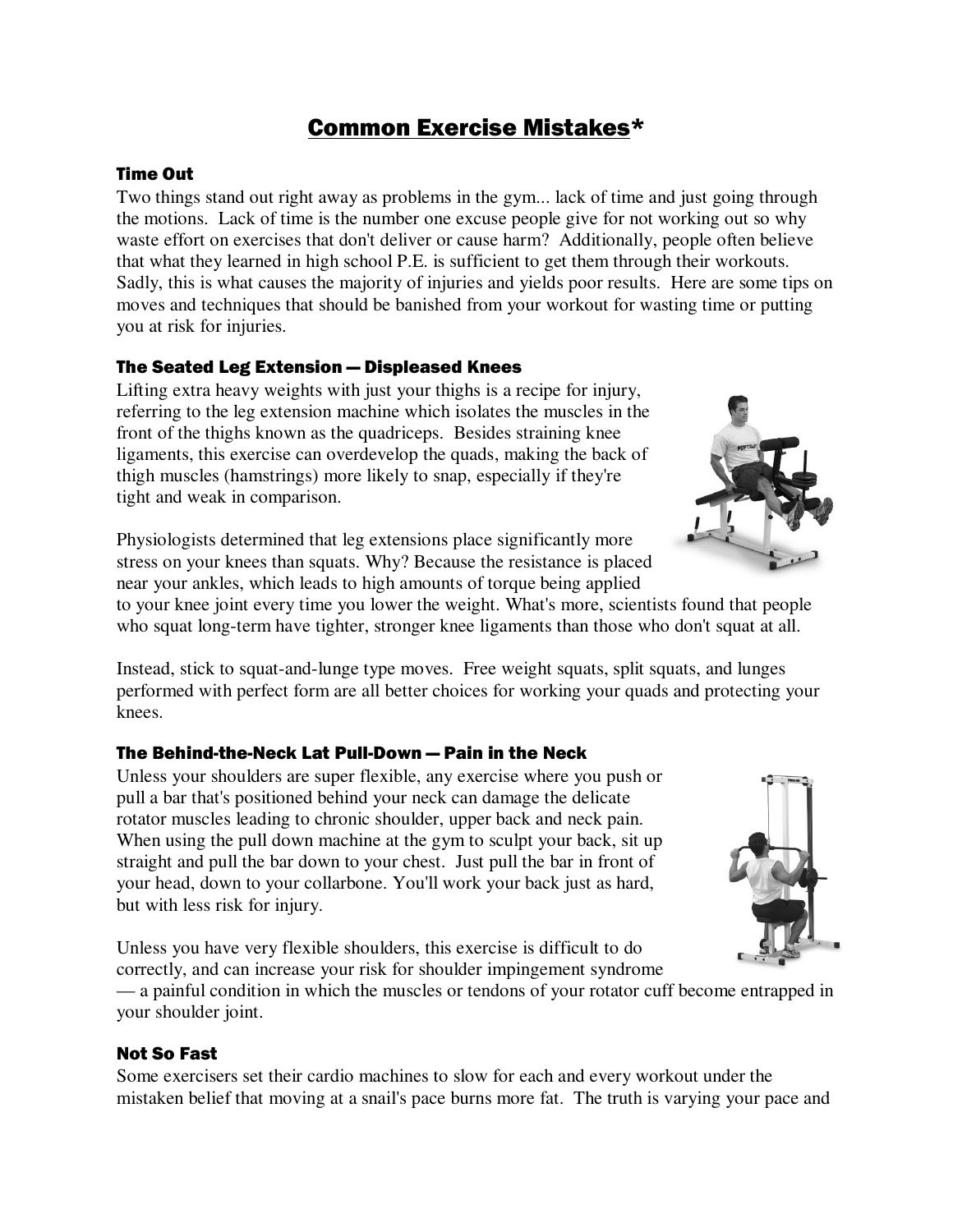intensity is a far more successful weight loss strategy. The best way to burn calories is by mixing fast and slow speeds and this is also the best way to address the body's different energy systems and muscle groups.

## Cardio Clutch

Hunching over a treadmill, stair climber or stationery bike with a death grip on the handrails is not only ineffective, it's also dangerous. Better to go at a slower speed with proper form without relying on the equipment to keep you upright.

# Ab-solute No No

Locking your feet under the couch to do your sit ups may seem like a good idea but in fact, it's more likely to destroy your lower back than flatten your belly. Besides, anchoring your feet kicks all the work into the hips meaning the abs get far less of a workout than if you did the following move: lie on your back with your feet placed flat on the floor, extend your arms and slowly roll up to a sitting position one vertebrae at a time; keep breathing as you move.

Also, if you're doing thousands of crunches every day to minimize the belly bulge, you won't see visible results unless you lose the fat first! Cardiovascular exercise is the best way to burn calories. Add resistance training to the mix and you'll give your metabolism a boost too. Then, you can focus on getting a six-pack.

## The Seated Hip Abductor Machine — Double Trouble

You can definitely skip the inner and outer thigh machines because they work such a small patch of muscle and because the movements are so unnatural. Because you're seated, it trains a movement that has no functional use. And if done with excessive weight and jerky technique, it can put undue pressure on your spine.

Instead, work the same muscles, but while standing. you'll get much better results with moves like holding a weighted ball as you do basic squats, lunges and side squats. Or simply loop a resistance band around both legs, and position the band just below your knees. Now take small steps to your left for 20 feet. Then side-step back to your right for 20 feet. That's one set. This is much harder than it sounds, but you can do it anywhere, and it's also a great warm-up for any sport.

#### The Seated Rotation Machine — Waist of Time

Waist twists and side bends do not whittle your waist and, if done too often or with too much weight, may actually bulk up your middle. Doing them too vigorously can lead to a low-back attack as well.

It works the muscles under your love handles, but will do little to reduce the fat that covers them. What's more, because your pelvis doesn't move as you rotate your upper body, this exercise can put excessive twisting forces on the spine.







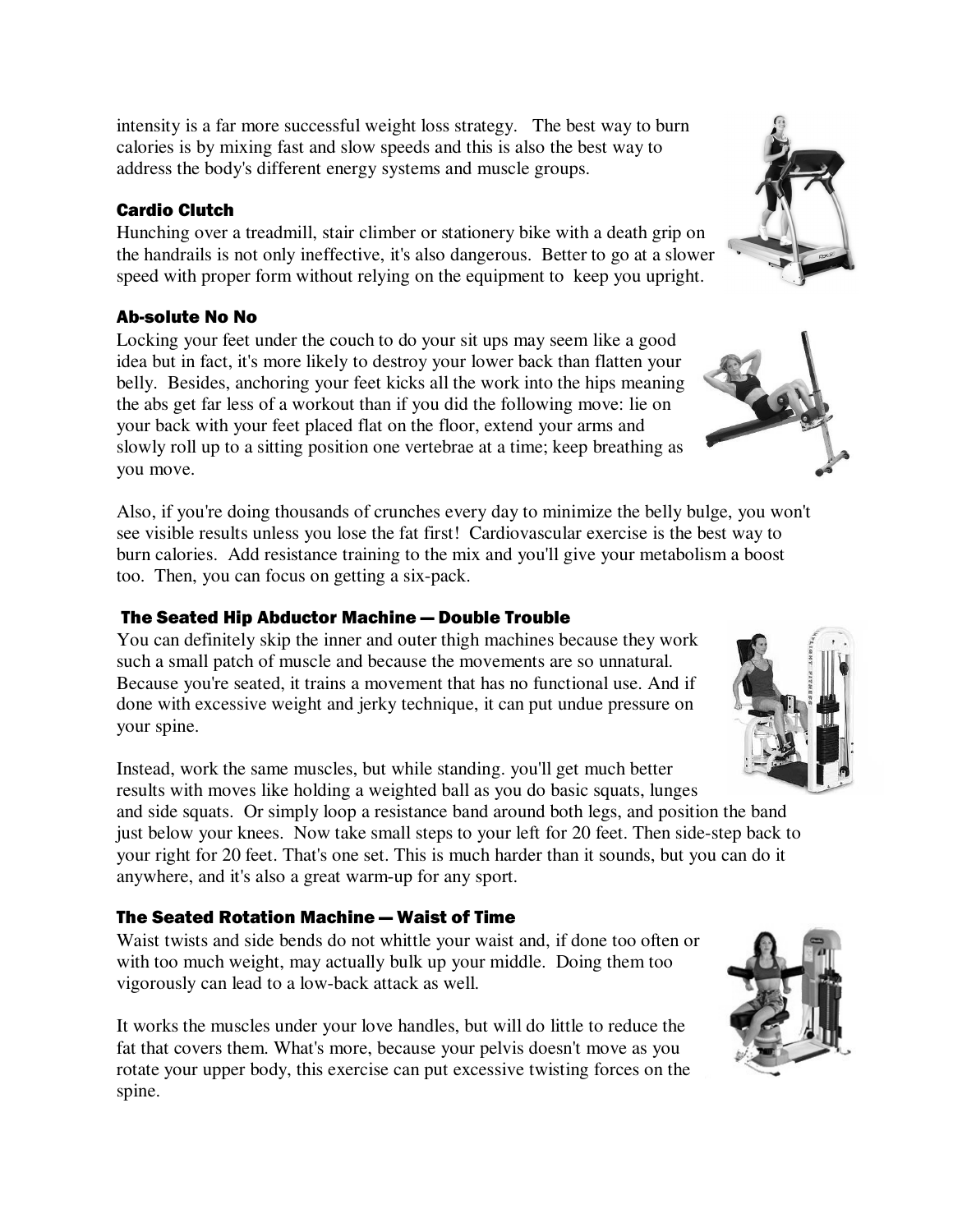Alternatively, you can use rotational exercises to work your obliques. But here's the secret to safety: before you do any rotational exercises, brace your abs forcefully -- as if you're about to be punched in the gut -- and hold them that way as you do the movement. This limits your range of motion and helps to keep you from rotating excessively at your lower spine. Or hold a weighted ball (2 to 4 pounds) at chest level, plant your feet firmly, tighten your abs and slowly rotate from side to side, 8 to 15 times.

## The Smith Machine — Squat Nots

Squats are the king of lower body toners but go too deep and watch out for pain in your knees, hips and lower back. Your knees especially take a beating from this bad technique due to overstretched ligaments and increased pressure on the joint.

The Smith machine — which looks like a squat rack with a built-in bar that runs on guides — is supposed to give you all the benefits of squats, but none of the risk that comes from holding a heavy barbell across your back. That's because the bar can easily be secured at any point during the movement.

Because the bar runs on guides, you can only move straight up and down as you squat — instead of down and back, as you would in a free-weight squat. The result: An unnatural movement that puts extra stress on your knees and lower back. Need another reason to skip the Smith? Researchers found that traditional squats produced almost 50 percent more muscle activity in the quadriceps than squats done on a Smith machine.

When you do any type of squat variation, be warned against lowering any further than thighs parallel to the floor. Make sure your heels stay firmly planted and your knees are in line with your toes. If you're not comfortable with barbell squats, simply do the exercise while holding dumbbells at arm's length next to your sides. You won't need a spotter, and your body will be free to move through the natural motion of the squat.

# Bad Bend

Flopping forward to touch your toes is yet another invitation to back pain, especially if you do it quickly and with fully straightened knees. If you're prone to lower back issues, steer clear of this move altogether. However, those with no back problems who do this stretch slowly and with softened knees get a decent stretch through the back of the thighs and lower spine.

# Biceps Only?

The bicep curl is the first upper body exercise that most people perform, yet it's the smallest upper body muscle there is. No one is suggesting that you neglect your biceps altogether, but if you want to maximize your gym time, focus on exercises that create total body functionality by building muscles in your back, core, chest, legs and shoulders.